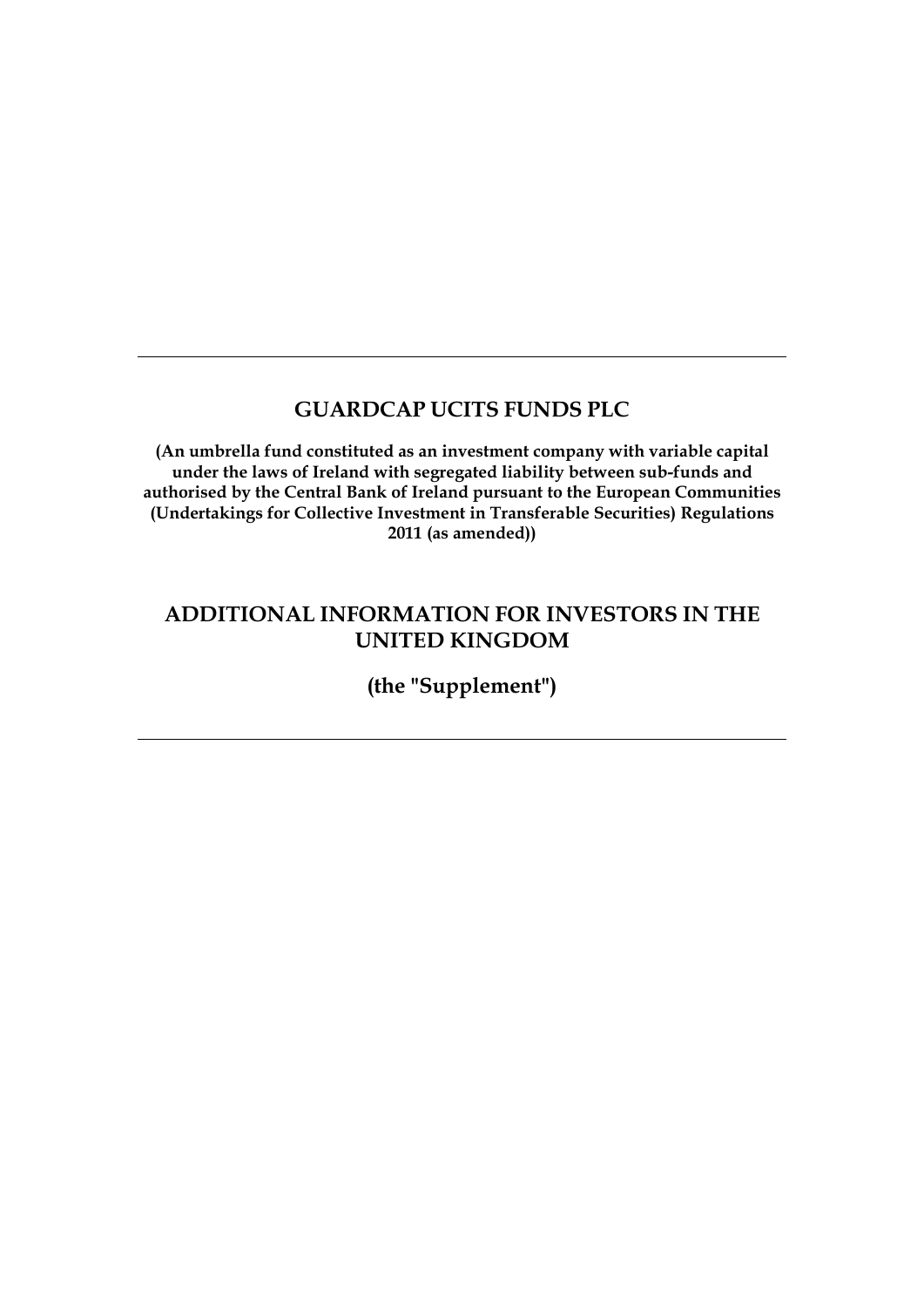This Supplement, dated 1 February 2022, contains information specific to investors in the United Kingdom regarding the GuardCap Global Equity Fund, the GuardCap Emerging Markets Fund and the Alta US All Cap Equity Fund, (the "Funds"), all subfunds of GuardCap UCITS Funds plc (the "Company").

This Supplement forms part of, and should be read in the context of and together with, the prospectus dated 28 January 2022 in relation to the Company, as amended from time to time (the "Prospectus").

This Supplement constitutes neither an offer by the Company or by any other person to enter into an investment agreement with the recipient of this document nor an invitation to the recipient to respond to the document by making an offer to the Company, or to any other person, to enter into an investment agreement. Investors who have any doubt about or wish to discuss the suitability of an investment in shares of the Funds (the "Shares") and / or obtain further information on the Shares should contact an independent financial advisor. Nothing in this Supplement should be construed as investment advice.

All capitalised terms used herein shall have the same meaning in this Supplement as in the Prospectus, unless otherwise indicated.

## **1. UK FACILITIES AGENT**

- 1.1. In connection with the Company's recognition as a collective investment scheme under section 264 of the Financial Services and Markets Act 2000, as amended from time to time (the "FSMA"), the Company has appointed GuardCap Asset Management Limited as facilities agent (the "Facilities Agent") to maintain the facilities required of a recognised scheme pursuant to the rules contained in the Collective Investment Schemes Sourcebook published by the Financial Conduct Authority (the "FCA") as part of the FCA's Handbook of Rules and Guidance governing recognised schemes.
- 1.2. The facilities will be located at 6th Floor, 11 Charles II Street, St. James's, London SW1Y 4NS, United Kingdom. At these facilities, any person may:
	- 1.2.1. inspect (free of charge) during normal business hours, a copy (in English) of:
		- (a) the Memorandum and Articles of Association of the Company;
		- (b) any instrument amending the Memorandum and Articles of Association of the Company;
		- (c) the Prospectus and all supplements thereto;
		- (d) the applicable key investor information documents;
		- (e) the latest annual and half-yearly reports of the Company; and
		- (f) any other documents specified in the Prospectus as being available for inspection;